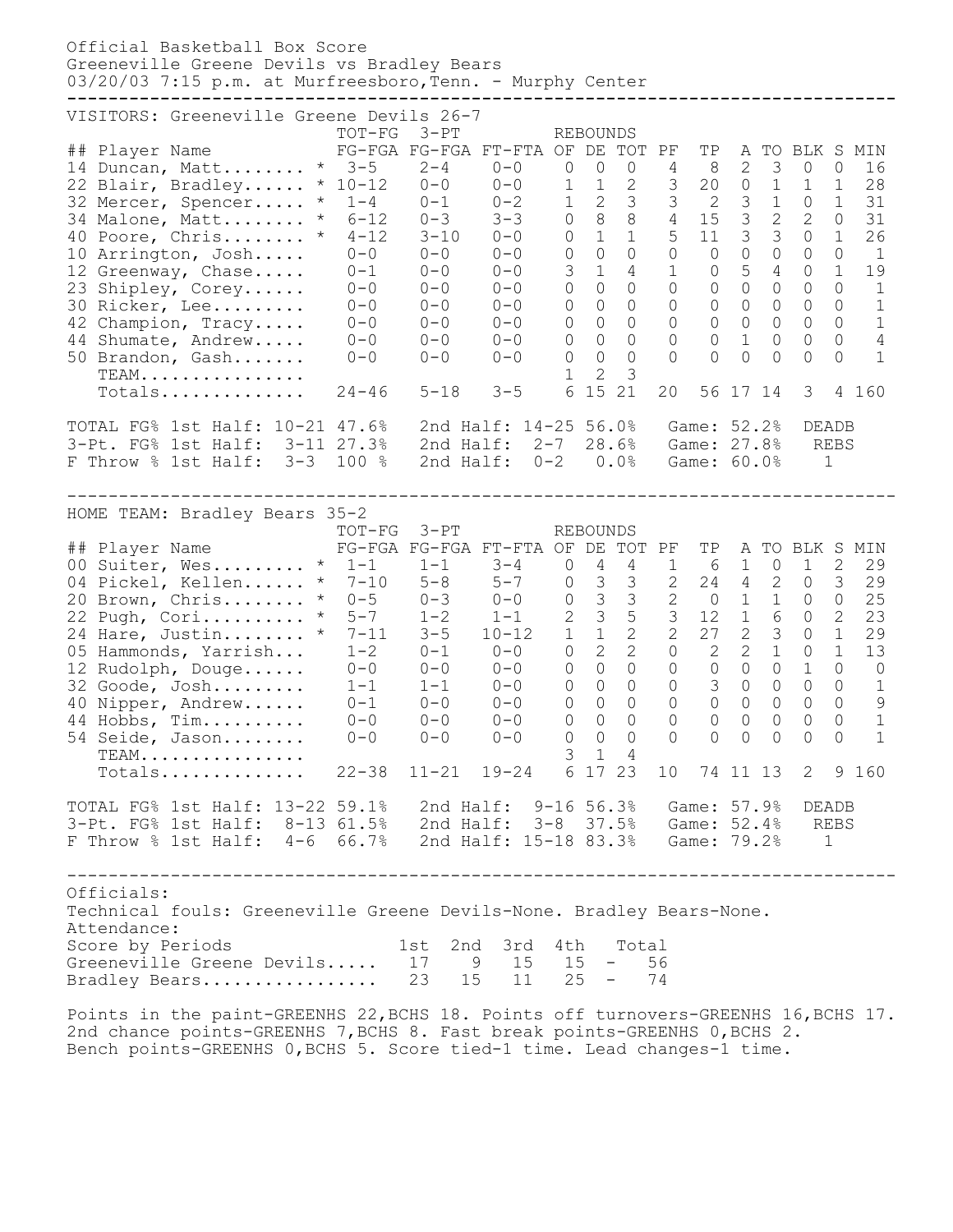## Play-By-Play Greeneville Greene Devils vs Bradley Bears 03/20/03 7:15 p.m. at Murfreesboro, Tenn. - Murphy Center

1st PERIOD Play-by-Play (Page 1)

| HOME TEAM: Bradley Bears        | TIME           |                     |                | SCORE MAR VISITORS: Greeneville Greene D |
|---------------------------------|----------------|---------------------|----------------|------------------------------------------|
|                                 | 07:40          | $0 - 2$             |                | V 2 GOOD! JUMPER by Malone, Matt         |
|                                 | 07:40          |                     |                | ASSIST by Duncan, Matt                   |
| FOUL by Pugh, Cori              | 07:40          |                     |                |                                          |
|                                 | 07:40          | $0 - 3$             | V <sub>3</sub> | GOOD! FT SHOT by Malone, Matt            |
|                                 | 07:28          |                     |                | FOUL by Blair, Bradley                   |
| GOOD! FT SHOT by Suiter, Wes    | 07:28          | $1 - 3$             | V <sub>2</sub> |                                          |
| GOOD! FT SHOT by Suiter, Wes    | 07:28<br>06:55 | $2 - 3$             | V 1            | MISSED 3 PTR by Poore, Chris             |
| REBOUND (DEF) by Pugh, Cori     | 06:55          |                     |                |                                          |
| MISSED 3 PTR by Hare, Justin    | 06:28          |                     |                |                                          |
| REBOUND (OFF) by Pugh, Cori     | 06:28          |                     |                |                                          |
| MISSED 3 PTR by Brown, Chris    | 06:21          |                     |                |                                          |
|                                 | 06:21          |                     |                | REBOUND (DEF) by (TEAM)                  |
|                                 | 06:07          | $2 - 5$             |                | V 3 GOOD! JUMPER by Blair, Bradley       |
|                                 | 06:07          |                     |                | ASSIST by Mercer, Spencer                |
| MISSED 3 PTR by Brown, Chris    | 05:40          |                     |                |                                          |
| REBOUND (OFF) by (TEAM)         | 05:40          |                     |                |                                          |
| GOOD! LAYUP by Hare, Justin     | 05:28          | $4 - 5$             | V <sub>1</sub> |                                          |
|                                 | 05:28          |                     |                | FOUL by Poore, Chris                     |
| GOOD! FT SHOT by Hare, Justin   | 05:28          | $5 - 5$             | T 1            |                                          |
|                                 | 05:18          |                     |                | TURNOVR by Duncan, Matt                  |
| STEAL by Pugh, Cori             | 05:17          |                     |                |                                          |
| TURNOVR by Brown, Chris         | 05:16          |                     |                |                                          |
| REBOUND (DEF) by Suiter, Wes    | 04:51<br>04:51 |                     |                | MISSED 3 PTR by Malone, Matt             |
| GOOD! 3 PTR by Pickel, Kellen   | 04:43          | $8 - 5$             | H 3            |                                          |
|                                 | 04:31          |                     |                | TURNOVR by Malone, Matt                  |
| GOOD! 3 PTR by Pickel, Kellen   | 04:19          | $11 - 5$            | H 6            |                                          |
|                                 | 04:02          |                     |                | MISSED JUMPER by Greenway, Chase         |
| REBOUND (DEF) by Pickel, Kellen | 04:02          |                     |                |                                          |
| GOOD! 3 PTR by Pickel, Kellen   | 03:54          | $14 - 5$            | H 9            |                                          |
|                                 | 03:51          |                     |                | TIMEOUT 30sec                            |
|                                 | 03:41          | $14 - 7$            | H 7            | GOOD! JUMPER by Blair, Bradley           |
|                                 | 03:41          |                     |                | ASSIST by Greenway, Chase                |
| TURNOVR by Hare, Justin         | 03:35          |                     |                |                                          |
|                                 |                | $03:22$ $14-9$      | H 5            | GOOD! JUMPER by Malone, Matt             |
|                                 | 03:22          |                     |                | ASSIST by Mercer, Spencer                |
| GOOD! 3 PTR by Suiter, Wes      | $03:03$ $17-9$ |                     | H 8            |                                          |
| ASSIST by Hare, Justin          | 03:03          |                     |                |                                          |
|                                 | 02:34<br>02:34 |                     |                | 17-12 H 5 GOOD! 3 PTR by Poore, Chris    |
| TURNOVR by Pickel, Kellen       | 02:20          |                     |                | ASSIST by Greenway, Chase                |
|                                 | 02:09          | $17 - 14$ H 3       |                | GOOD! LAYUP by Blair, Bradley            |
|                                 | 02:09          |                     |                | ASSIST by Malone, Matt                   |
| GOOD! 3 PTR by Pickel, Kellen   |                | $02:01$ $20-14$ H 6 |                |                                          |
|                                 | 01:42          |                     |                | MISSED 3 PTR by Poore, Chris             |
| REBOUND (DEF) by Hare, Justin   | 01:42          |                     |                |                                          |
|                                 | 01:41          |                     |                | FOUL by Malone, Matt                     |
| GOOD! 3 PTR by Pickel, Kellen   | 01:29          | $23 - 14$ H 9       |                |                                          |
| ASSIST by Pugh, Cori            | 01:29          |                     |                |                                          |
|                                 | 01:05          |                     |                | MISSED JUMPER by Malone, Matt            |
| REBOUND (DEF) by Brown, Chris   | 01:05          |                     |                |                                          |
| TURNOVR by Pugh, Cori           | 00:59          |                     |                |                                          |
|                                 | 00:54          |                     |                | STEAL by Poore, Chris                    |
|                                 | 00:44          |                     |                | 23-17 H 6 GOOD! 3 PTR by Duncan, Matt    |
|                                 | 00:44          |                     |                | ASSIST by Poore, Chris                   |
| MISSED JUMPER by Hare, Justin   | 00:04          |                     |                |                                          |
|                                 | 00:04          |                     |                | REBOUND (DEF) by Blair, Bradley          |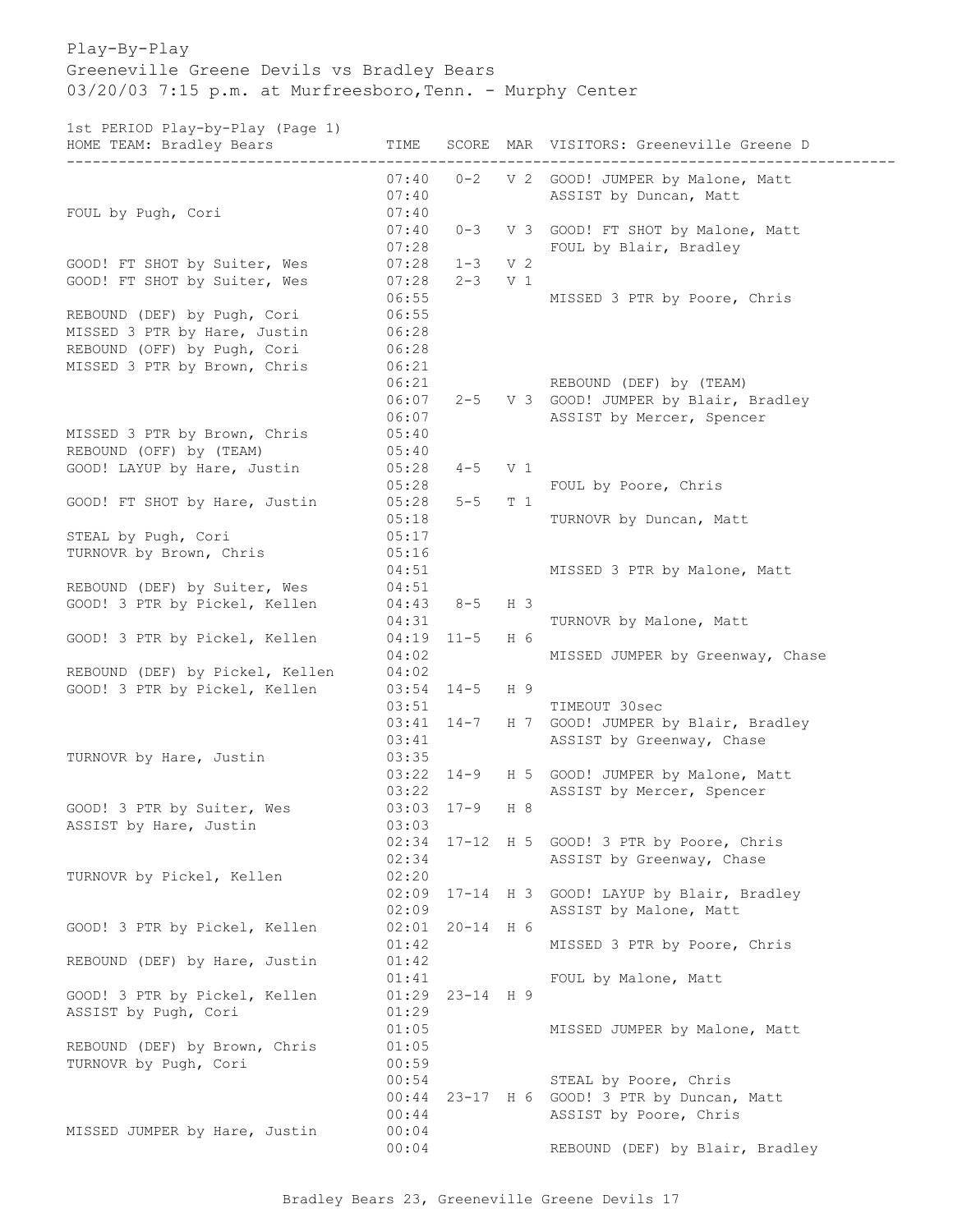|                                                   | 1st period-only InPaint Pts-T/O 2nd-Chc FastBrk BnchPts Ties Leads<br>Greeneville Greene D 2 7 0 0 0 0 0 0<br>Bradley Bears 2 3 3 0 0 1 1 |                                  |                                    |                                                        |  |                                                                        |  |
|---------------------------------------------------|-------------------------------------------------------------------------------------------------------------------------------------------|----------------------------------|------------------------------------|--------------------------------------------------------|--|------------------------------------------------------------------------|--|
|                                                   | 2nd PERIOD Play-by-Play (Page 1)<br>HOME TEAM: Bradley Bears                                                                              |                                  |                                    |                                                        |  | TIME SCORE MAR VISITORS: Greeneville Greene D                          |  |
|                                                   |                                                                                                                                           |                                  |                                    |                                                        |  |                                                                        |  |
|                                                   | MISSED JUMPER by Hare, Justin                                                                                                             | 07:45<br>07:45                   |                                    | 07:03 MISSED 3 PTR by Poore, Chris                     |  | REBOUND (DEF) by Malone, Matt<br>07:03 REBOUND (OFF) by Blair, Bradley |  |
|                                                   | MISSED 3 PTR by Pickel, Kellen                                                                                                            | 06:36                            |                                    |                                                        |  | 07:00 23-19 H 4 GOOD! JUMPER by Blair, Bradley                         |  |
|                                                   | FOUL by Pickel, Kellen                                                                                                                    | 06:36<br>06:20                   |                                    |                                                        |  | REBOUND (DEF) by Malone, Matt                                          |  |
|                                                   | STEAL by Pickel, Kellen                                                                                                                   | 06:11<br>06:10                   |                                    | TURNOVR by Poore, Chris                                |  |                                                                        |  |
|                                                   | MISSED FT SHOT by Pickel, Kellen                                                                                                          | 06:08<br>06:08                   |                                    | FOUL by Duncan, Matt                                   |  |                                                                        |  |
|                                                   | REBOUND (OFF) by (DEADBALL)<br>MISSED FT SHOT by Pickel, Kellen                                                                           | 06:08<br>06:08<br>06:08<br>05:52 |                                    | TIMEOUT 30sec                                          |  | REBOUND (DEF) by Mercer, Spencer                                       |  |
| FOUL by Pickel, Kellen                            | REBOUND (DEF) by Hammonds, Yarrish 05:50                                                                                                  | 05:50<br>05:42                   |                                    | MISSED 3 PTR by Poore, Chris                           |  |                                                                        |  |
|                                                   | TURNOVR by Pickel, Kellen<br>STEAL by Pickel, Kellen                                                                                      | 05:42<br>05:18<br>05:17          |                                    | TURNOVR by Blair, Bradley                              |  |                                                                        |  |
|                                                   |                                                                                                                                           | 05:14                            |                                    | FOUL by Poore, Chris                                   |  |                                                                        |  |
|                                                   | MISSED JUMPER by Brown, Chris<br>REBOUND (OFF) by Pugh, Cori 05:05                                                                        | 05:06<br>05:05                   |                                    | BLOCK by Blair, Bradley                                |  |                                                                        |  |
|                                                   | GOOD! LAYUP by Pugh, Cori 04:48                                                                                                           |                                  | 25-19 H 6                          | 04:39 25-22 H 3 GOOD! 3 PTR by Poore, Chris            |  |                                                                        |  |
| TIMEOUT 30sec                                     |                                                                                                                                           | 04:35                            |                                    |                                                        |  |                                                                        |  |
|                                                   | TURNOVR by Hammonds, Yarrish                                                                                                              | 04:27<br>04:25<br>04:19          |                                    | STEAL by Greenway, Chase<br>TURNOVR by Greenway, Chase |  |                                                                        |  |
| STEAL by Pugh, Cori                               | MISSED JUMPER by Pugh, Cori                                                                                                               | 04:19<br>04:12<br>04:12          |                                    | BLOCK by Malone, Matt                                  |  |                                                                        |  |
| REBOUND (OFF) by (TEAM)<br>ASSIST by Brown, Chris | GOOD! 3 PTR by Hare, Justin                                                                                                               | 04:10<br>03:58<br>03:58          | 28-22 H 6                          |                                                        |  |                                                                        |  |
| FOUL by Pugh, Cori                                |                                                                                                                                           | 03:37<br>03:37<br>03:32          |                                    | MISSED 3 PTR by Poore, Chris                           |  | REBOUND (OFF) by Greenway, Chase                                       |  |
|                                                   |                                                                                                                                           | 03:32                            | $03:32$ $28-23$ H 5<br>28-24 H 4   |                                                        |  | GOOD! FT SHOT by Malone, Matt<br>GOOD! FT SHOT by Malone, Matt         |  |
| FOUL by Suiter, Wes                               | GOOD! 3 PTR by Pugh, Cori<br>ASSIST by Hammonds, Yarrish                                                                                  | 03:10<br>03:10<br>02:51          | $31 - 24$ H 7                      |                                                        |  |                                                                        |  |
|                                                   | REBOUND (DEF) by Brown, Chris<br>GOOD! LAYUP by Hare, Justin                                                                              | 02:48<br>02:48<br>02:31          | 33-24 H 9                          | MISSED 3 PTR by Poore, Chris                           |  |                                                                        |  |
|                                                   | MISSED 3 PTR by Hammonds, Yarrish                                                                                                         | 01:53<br>01:38<br>01:38          |                                    | TURNOVR by Malone, Matt                                |  | REBOUND (DEF) by Malone, Matt                                          |  |
|                                                   | GOOD! JUMPER by Hammonds, Yarrish                                                                                                         | 00:48<br>00:31                   | $01:23$ 33-26 H 7<br>$35 - 26$ H 9 | GOOD! JUMPER by Malone, Matt                           |  | MISSED JUMPER by Malone, Matt                                          |  |
|                                                   | REBOUND (DEF) by Pickel, Kellen<br>GOOD! LAYUP by Pickel, Kellen                                                                          | 00:31<br>00:03<br>00:03          | 37-26 H 11                         |                                                        |  |                                                                        |  |
|                                                   | GOOD! FT SHOT by Pickel, Kellen                                                                                                           | 00:00                            | 00:03 38-26 H 12                   | FOUL by Blair, Bradley<br>MISSED 3 PTR by Poore, Chris |  |                                                                        |  |
| REBOUND (DEF) by (TEAM)                           |                                                                                                                                           | 00:00                            |                                    |                                                        |  |                                                                        |  |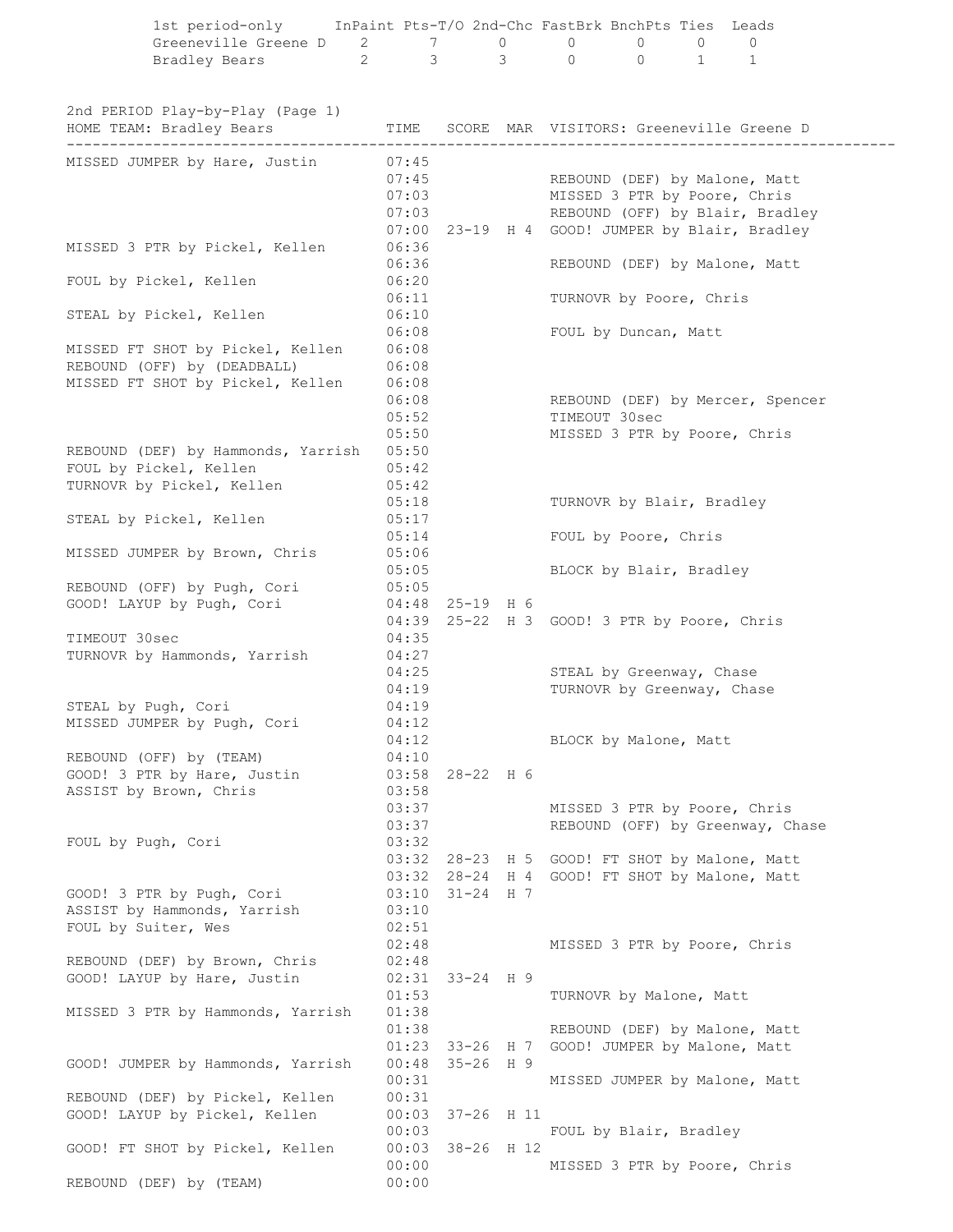|  |  | Bradley Bears 38, Greeneville Greene Devils 26 |  |  |
|--|--|------------------------------------------------|--|--|
|  |  |                                                |  |  |

| 2nd period-only                      | InPaint Pts-T/O 2nd-Chc FastBrk BnchPts Ties Leads |  |  |  |
|--------------------------------------|----------------------------------------------------|--|--|--|
| Greeneville Greene D 2 0 4 0 0 0 0 0 |                                                    |  |  |  |
| Bradley Bears                        | 6 5 5 0 2 0 0                                      |  |  |  |

| 3rd PERIOD Play-by-Play (Page 1)<br>HOME TEAM: Bradley Bears | TIME  |                  | SCORE MAR VISITORS: Greeneville Greene D                                  |
|--------------------------------------------------------------|-------|------------------|---------------------------------------------------------------------------|
| .                                                            |       |                  | -----------------------<br>07:44 38-28 H 10 GOOD! LAYUP by Blair, Bradley |
| MISSED 3 PTR by Pickel, Kellen                               | 07:25 |                  |                                                                           |
|                                                              | 07:25 |                  | REBOUND (DEF) by (TEAM)                                                   |
|                                                              | 07:04 |                  | MISSED JUMPER by Malone, Matt                                             |
| REBOUND (DEF) by Pugh, Cori                                  | 07:04 |                  |                                                                           |
|                                                              | 07:03 |                  | FOUL by Blair, Bradley                                                    |
|                                                              | 06:50 |                  | FOUL by Duncan, Matt                                                      |
| TURNOVR by Pugh, Cori                                        | 06:49 |                  |                                                                           |
|                                                              |       |                  | 06:22 38-30 H 8 GOOD! JUMPER by Malone, Matt                              |
| GOOD! 3 PTR by Hare, Justin                                  |       | 06:08 41-30 H 11 |                                                                           |
| ASSIST by Suiter, Wes                                        | 06:08 |                  |                                                                           |
|                                                              | 05:43 |                  | MISSED 3 PTR by Duncan, Matt                                              |
| REBOUND (DEF) by Suiter, Wes                                 | 05:43 |                  |                                                                           |
| MISSED JUMPER by Brown, Chris                                | 05:27 |                  |                                                                           |
|                                                              | 05:27 |                  | BLOCK by Malone, Matt                                                     |
|                                                              | 05:25 |                  | REBOUND (DEF) by Mercer, Spencer                                          |
|                                                              |       |                  | 05:09 41-32 H 9 GOOD! JUMPER by Malone, Matt                              |
|                                                              | 05:09 |                  | ASSIST by Shumate, Andrew                                                 |
|                                                              | 04:42 |                  | FOUL by Mercer, Spencer                                                   |
| GOOD! FT SHOT by Hare, Justin                                |       | 04:42 42-32 H 10 |                                                                           |
| MISSED FT SHOT by Hare, Justin                               | 04:42 |                  |                                                                           |
|                                                              | 04:42 |                  | REBOUND (DEF) by Malone, Matt                                             |
|                                                              | 04:27 |                  | MISSED LAYUP by Mercer, Spencer                                           |
| REBOUND (DEF) by Suiter, Wes                                 | 04:27 |                  |                                                                           |
| GOOD! LAYUP by Hare, Justin                                  |       | 04:20 44-32 H 12 |                                                                           |
| ASSIST by Pickel, Kellen                                     | 04:20 |                  |                                                                           |
| FOUL by Pugh, Cori                                           | 04:11 |                  |                                                                           |
|                                                              |       |                  | 04:03 44-34 H 10 GOOD! DUNK by Blair, Bradley                             |
|                                                              | 04:03 |                  | ASSIST by Malone, Matt                                                    |
|                                                              | 03:42 |                  | FOUL by Malone, Matt                                                      |
| GOOD! FT SHOT by Hare, Justin                                |       | 03:42 45-34 H 11 |                                                                           |
| GOOD! FT SHOT by Hare, Justin                                |       | 03:42 46-34 H 12 |                                                                           |
|                                                              | 03:33 |                  | MISSED JUMPER by Blair, Bradley                                           |
| BLOCK by Suiter, Wes                                         | 03:33 |                  |                                                                           |
| REBOUND (DEF) by Brown, Chris                                | 03:30 |                  |                                                                           |
| TURNOVR by Hare, Justin                                      | 03:27 |                  |                                                                           |
|                                                              | 03:07 |                  | MISSED JUMPER by Poore, Chris                                             |
|                                                              | 03:07 |                  | REBOUND (OFF) by (TEAM)                                                   |
|                                                              | 03:03 |                  | 46-37 H 9 GOOD! 3 PTR by Poore, Chris                                     |
|                                                              | 03:03 |                  | ASSIST by Mercer, Spencer                                                 |
| MISSED 3 PTR by Hare, Justin                                 | 02:48 |                  |                                                                           |
|                                                              | 02:48 |                  | REBOUND (DEF) by Malone, Matt                                             |
| FOUL by Brown, Chris                                         | 02:33 |                  |                                                                           |
|                                                              | 02:02 |                  | TURNOVR by Greenway, Chase                                                |
| STEAL by Hammonds, Yarrish                                   | 02:02 |                  |                                                                           |
|                                                              | 02:02 |                  | FOUL by Greenway, Chase                                                   |
| FOUL by Hare, Justin                                         | 01:52 |                  |                                                                           |
| TURNOVR by Hare, Justin                                      | 01:52 |                  |                                                                           |
|                                                              | 01:36 |                  | 46-39 H 7 GOOD! LAYUP by Poore, Chris                                     |
|                                                              | 01:36 |                  | ASSIST by Malone, Matt                                                    |
|                                                              | 01:17 |                  | FOUL by Poore, Chris                                                      |
| GOOD! FT SHOT by Suiter, Wes                                 | 01:17 | $47 - 39$ H $8$  |                                                                           |
| MISSED FT SHOT by Suiter, Wes                                | 01:17 |                  |                                                                           |
|                                                              | 01:17 |                  | REBOUND (DEF) by Malone, Matt                                             |
|                                                              | 00:49 |                  | 47-41 H 6 GOOD! JUMPER by Mercer, Spencer                                 |
|                                                              | 00:49 |                  | ASSIST by Greenway, Chase                                                 |
| GOOD! JUMPER by Pickel, Kellen                               | 00:04 | 49-41 H 8        |                                                                           |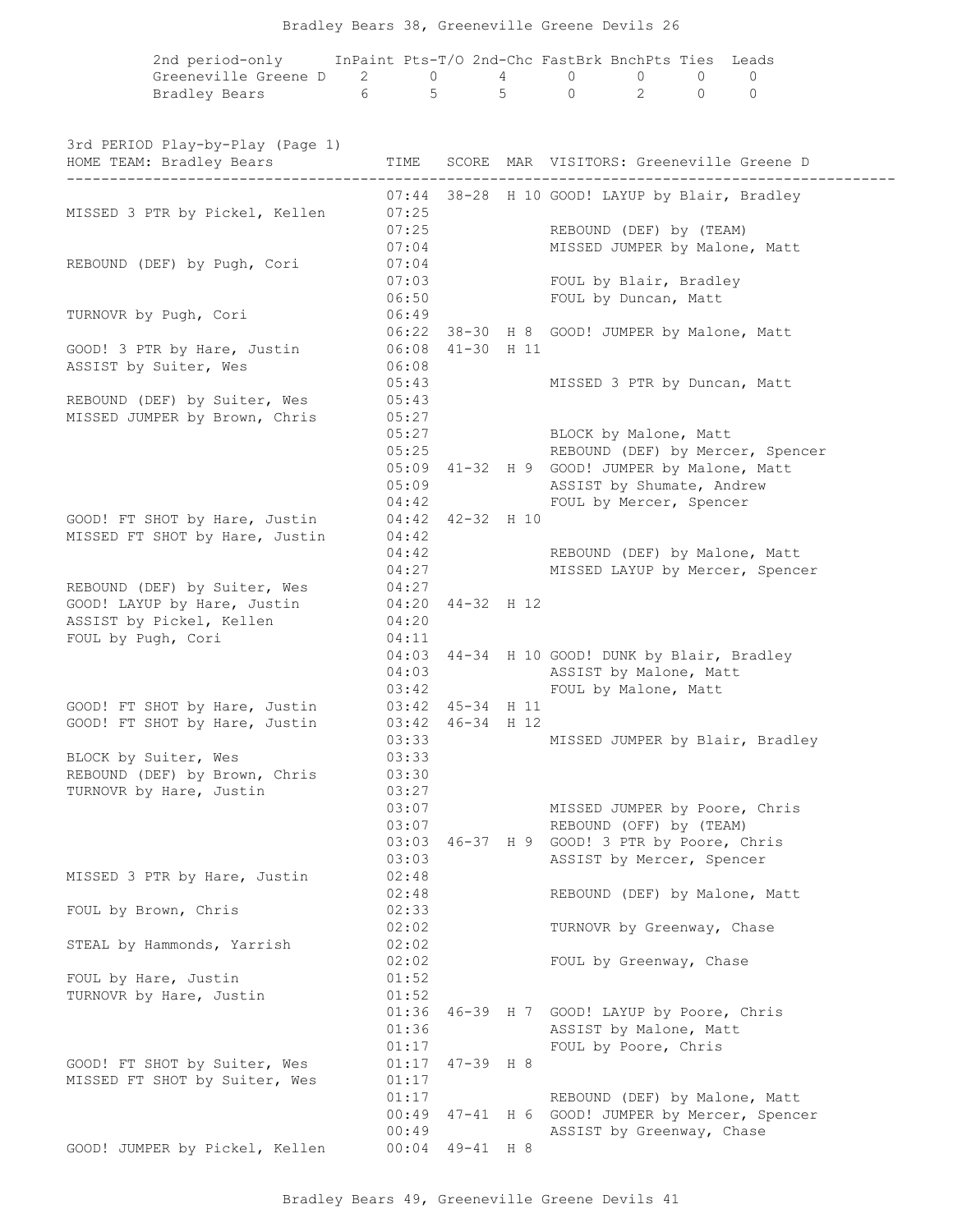|                                                                                                            |                |                                        | 3rd period-only InPaint Pts-T/O 2nd-Chc FastBrk BnchPts Ties Leads              |
|------------------------------------------------------------------------------------------------------------|----------------|----------------------------------------|---------------------------------------------------------------------------------|
| Greeneville Greene D 10 7 3 0 0 0 0<br>Bradley Bears 2 0 0 0 0 0 0                                         |                |                                        |                                                                                 |
|                                                                                                            |                |                                        |                                                                                 |
| 4th PERIOD Play-by-Play (Page 1)<br>HOME TEAM: Bradley Bears TIME SCORE MAR VISITORS: Greeneville Greene D |                |                                        |                                                                                 |
|                                                                                                            | 08:00          |                                        | TURNOVR by Poore, Chris                                                         |
| STEAL by Pickel, Kellen                                                                                    | 08:00          |                                        | 07:59 FOUL by Poore, Chris                                                      |
| GOOD! FT SHOT by Pickel, Kellen 07:52 50-41 H 9                                                            |                |                                        |                                                                                 |
| GOOD! FT SHOT by Pickel, Kellen 07:52 51-41 H 10                                                           | 07:39          |                                        | TURNOVR by Greenway, Chase                                                      |
| STEAL by Hare, Justin                                                                                      | 07:38          |                                        |                                                                                 |
| GOOD! LAYUP by Pugh, Cori 07:32 53-41 H 12                                                                 |                |                                        |                                                                                 |
| ASSIST by Hare, Justin                                                                                     | 07:32          |                                        | 07:32 FOUL by Mercer, Spencer                                                   |
|                                                                                                            |                |                                        | 07:32 TIMEOUT TEAM                                                              |
| GOOD! FT SHOT by Pugh, Cori                                                                                |                | $07:32$ 54-41 H 13                     |                                                                                 |
|                                                                                                            |                |                                        | 07:11 54-43 H 11 GOOD! JUMPER by Duncan, Matt                                   |
| GOOD! 3 PTR by Hare, Justin                                                                                |                | 07:11<br>06:57 57-43 H 14              | ASSIST by Poore, Chris                                                          |
|                                                                                                            |                |                                        | 06:36 57-46 H 11 GOOD! 3 PTR by Duncan, Matt                                    |
|                                                                                                            | 06:36          |                                        | ASSIST by Poore, Chris                                                          |
|                                                                                                            | 06:24          |                                        | FOUL by Duncan, Matt                                                            |
| MISSED FT SHOT by Hare, Justin                                                                             | 06:24          |                                        | 06:24 REBOUND (DEF) by Malone, Matt                                             |
|                                                                                                            | 06:06          |                                        | TURNOVR by Duncan, Matt                                                         |
| STEAL by Suiter, Wes                                                                                       | 06:06          |                                        |                                                                                 |
| MISSED 3 PTR by Pugh, Cori                                                                                 | 05:53          |                                        |                                                                                 |
| REBOUND (OFF) by Hare, Justin                                                                              | 05:53          |                                        |                                                                                 |
| MISSED JUMPER by Nipper, Andrew                                                                            | 05:34<br>05:34 |                                        | REBOUND (DEF) by Poore, Chris                                                   |
|                                                                                                            | 05:32          |                                        | FOUL by Poore, Chris                                                            |
|                                                                                                            | 05:32          |                                        | TURNOVR by Poore, Chris                                                         |
| TURNOVR by Pugh, Cori                                                                                      | 05:24          |                                        |                                                                                 |
|                                                                                                            | 05:23          | 05:17                                  | STEAL by Mercer, Spencer                                                        |
|                                                                                                            | 05:17          |                                        | MISSED 3 PTR by Mercer, Spencer<br>REBOUND (OFF) by Greenway, Chase             |
| BLOCK by Rudolph, Douge                                                                                    | 05:14          |                                        |                                                                                 |
| REBOUND (DEF) by Pugh, Cori                                                                                | 05:13          |                                        |                                                                                 |
|                                                                                                            | 05:13          |                                        | FOUL by Mercer, Spencer                                                         |
| GOOD! FT SHOT by Hare, Justin<br>GOOD! FT SHOT by Hare, Justin                                             |                | $05:13$ 58-46 H 12<br>05:13 59-46 H 13 |                                                                                 |
|                                                                                                            | 04:57          |                                        | 59-48 H 11 GOOD! LAYUP by Blair, Bradley                                        |
|                                                                                                            | 04:57          |                                        | ASSIST by Greenway, Chase                                                       |
| TURNOVR by Pugh, Cori                                                                                      | 04:32          |                                        |                                                                                 |
|                                                                                                            | 04:32          |                                        | STEAL by Blair, Bradley                                                         |
|                                                                                                            | 04:24<br>04:24 |                                        | MISSED JUMPER by Blair, Bradley<br>REBOUND (OFF) by Greenway, Chase             |
| FOUL by Brown, Chris                                                                                       | 04:21          |                                        |                                                                                 |
|                                                                                                            | 04:18          |                                        | MISSED LAYUP by Mercer, Spencer                                                 |
| REBOUND (DEF) by Suiter, Wes                                                                               | 04:18          |                                        |                                                                                 |
| MISSED 3 PTR by Brown, Chris                                                                               | 04:09<br>04:09 |                                        | REBOUND (DEF) by Greenway, Chase                                                |
|                                                                                                            | 04:00          |                                        | TIMEOUT TEAM                                                                    |
|                                                                                                            |                |                                        | 03:53 59-50 H 9 GOOD! LAYUP by Malone, Matt                                     |
|                                                                                                            | 03:53          |                                        | ASSIST by Greenway, Chase                                                       |
| MISSED 3 PTR by Pickel, Kellen                                                                             | 03:34          |                                        |                                                                                 |
|                                                                                                            | 03:34          |                                        | REBOUND (DEF) by Malone, Matt<br>03:25 59-52 H 7 GOOD! JUMPER by Blair, Bradley |
| TIMEOUT TEAM                                                                                               | 03:22          |                                        |                                                                                 |
|                                                                                                            | 03:14          |                                        | FOUL by Duncan, Matt                                                            |
| GOOD! FT SHOT by Hare, Justin                                                                              |                | 03:14 60-52 H 8                        |                                                                                 |
| GOOD! FT SHOT by Hare, Justin                                                                              | 03:14<br>03:03 | $61 - 52$ H 9                          |                                                                                 |
| TURNOVR by Pugh, Cori                                                                                      | 03:00          |                                        | TURNOVR by Greenway, Chase                                                      |
|                                                                                                            |                |                                        | 02:54 61-54 H 7 GOOD! LAYUP by Blair, Bradley                                   |
| GOOD! LAYUP by Pugh, Cori                                                                                  |                | 02:38 63-54 H 9                        |                                                                                 |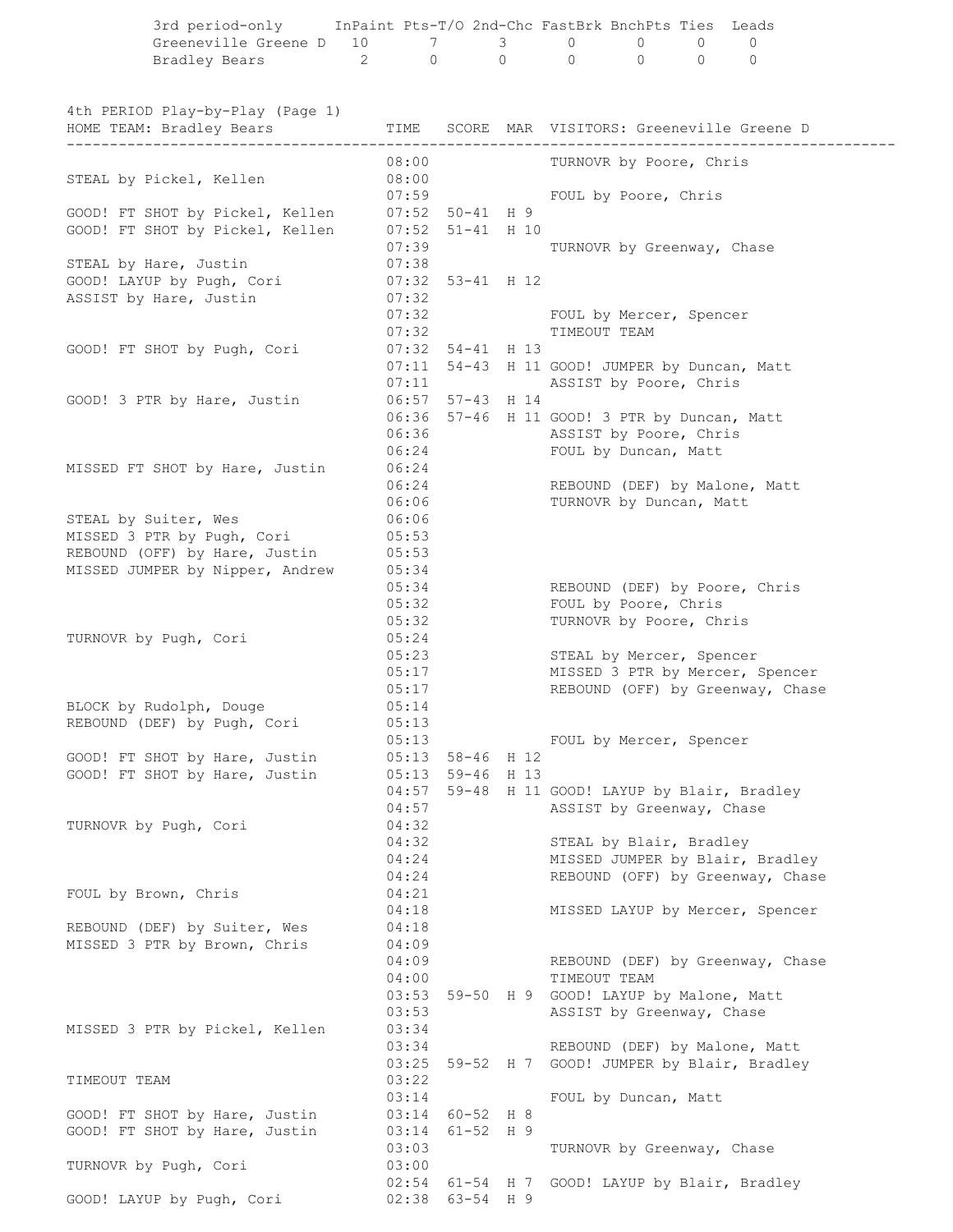| ASSIST by Pickel, Kellen           | 02:38 |                    |                                                |
|------------------------------------|-------|--------------------|------------------------------------------------|
|                                    | 02:26 |                    | MISSED 3 PTR by Duncan, Matt                   |
|                                    | 02:26 |                    | REBOUND (OFF) by Mercer, Spencer               |
| FOUL by Hare, Justin               | 02:21 |                    |                                                |
|                                    | 02:21 |                    | MISSED FT SHOT by Mercer, Spencer              |
|                                    | 02:21 |                    | REBOUND (OFF) by (DEADBALL)                    |
|                                    | 02:21 |                    | MISSED FT SHOT by Mercer, Spencer              |
| REBOUND (DEF) by Pickel, Kellen    | 02:21 |                    |                                                |
| GOOD! LAYUP by Hare, Justin        |       | $02:21$ 65-54 H 11 |                                                |
| ASSIST by Pickel, Kellen           | 02:21 |                    |                                                |
|                                    | 02:21 |                    | TURNOVR by Mercer, Spencer                     |
| STEAL by Suiter, Wes               | 02:21 |                    |                                                |
| GOOD! LAYUP by Pugh, Cori          |       | $02:21$ 67-54 H 13 |                                                |
| ASSIST by Pickel, Kellen           | 02:21 |                    |                                                |
|                                    |       |                    | 02:16 67-56 H 11 GOOD! LAYUP by Blair, Bradley |
|                                    | 02:16 |                    | ASSIST by Duncan, Matt                         |
|                                    | 01:18 |                    | FOUL by Malone, Matt                           |
| GOOD! FT SHOT by Pickel, Kellen    |       | $01:18$ 68-56 H 12 |                                                |
| GOOD! FT SHOT by Pickel, Kellen    |       | $01:18$ 69-56 H 13 |                                                |
|                                    | 01:12 |                    | MISSED 3 PTR by Malone, Matt                   |
| REBOUND (OFF) by (TEAM)            | 01:10 |                    |                                                |
| TURNOVR by Pugh, Cori              | 00:49 |                    |                                                |
|                                    | 00:49 |                    | TURNOVR by Duncan, Matt                        |
|                                    | 00:49 |                    | FOUL by Malone, Matt                           |
| GOOD! FT SHOT by Hare, Justin      |       | 00:49 70-56 H 14   |                                                |
| GOOD! FT SHOT by Hare, Justin      | 00:49 | 71-56 H 15         |                                                |
|                                    | 00:39 |                    | MISSED 3 PTR by Malone, Matt                   |
| REBOUND (DEF) by Hammonds, Yarrish | 00:39 |                    |                                                |
| TIMEOUT 30sec                      | 00:35 |                    |                                                |
| GOOD! 3 PTR by Goode, Josh         |       | 00:15 74-56 H 18   |                                                |
| ASSIST by Hammonds, Yarrish        | 00:15 |                    |                                                |

## Bradley Bears 74, Greeneville Greene Devils 56

| 4th period-only                        |  | InPaint Pts-T/O 2nd-Chc FastBrk BnchPts Ties Leads |  |  |
|----------------------------------------|--|----------------------------------------------------|--|--|
| Greeneville Greene D 8 3 2 0 0 0 0 0 0 |  |                                                    |  |  |
| Bradley Bears                          |  | 8 9 0 2 3 0 0                                      |  |  |